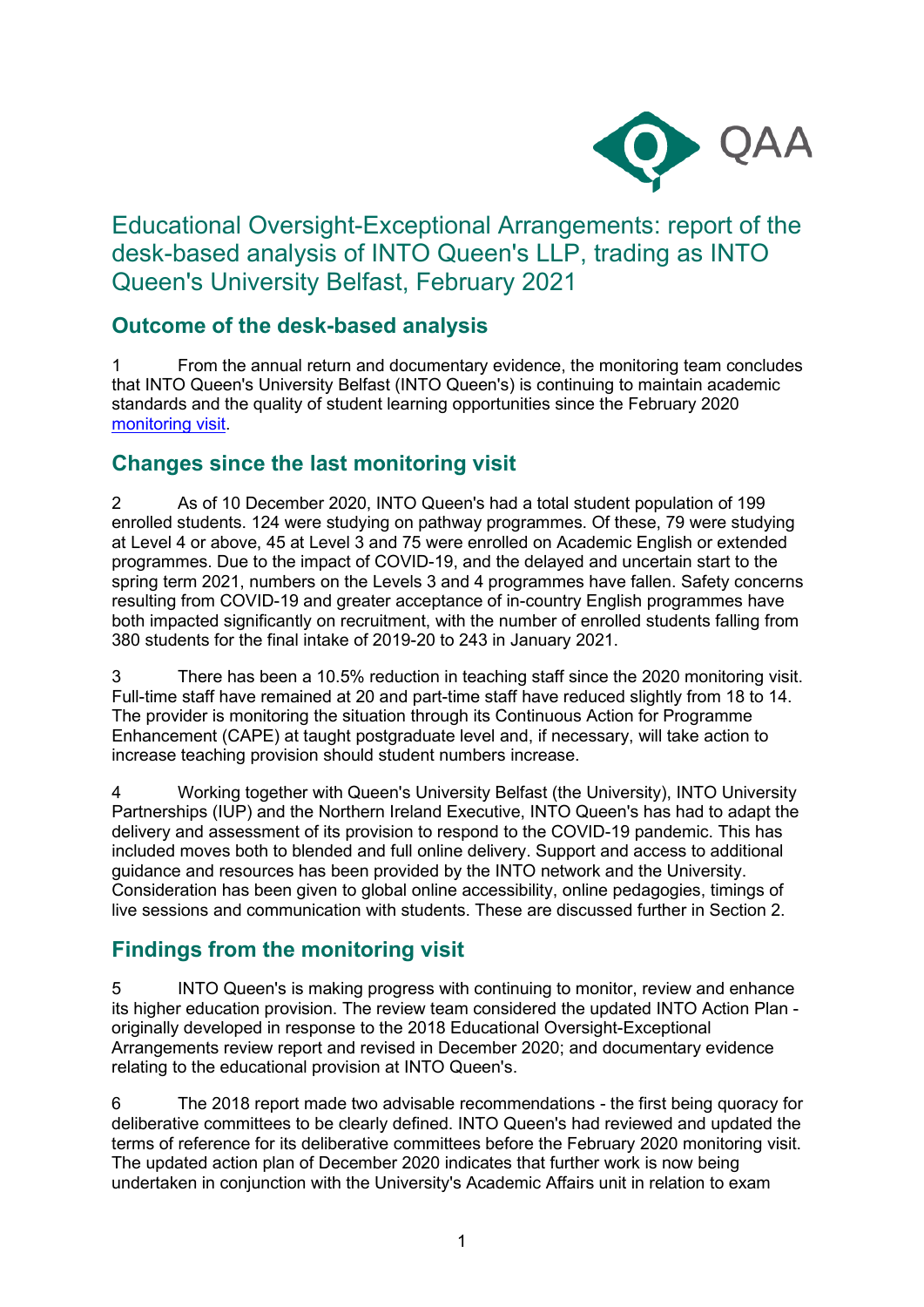board quoracy. INTO Queen's is also continuing to review the execution of its examination boards. Training has been provided by the University with the intention that is summarised for all programme managers before the next exam boards in 2021.

7 The second advisable recommendation was to develop a Learning, Teaching and Assessment Policy. The action was originally intended to be completed by September 2019, but the new Teaching, Learning and Assessment Policy (TLAP) was not fully considered and approved until April 2020. The Policy, based on the University's Assessment Policy, has been in place since the start of academic year 2020-21, with ongoing actions to provide further training opportunities for staff and to review its effectiveness. Assessment regulations and other information are provided separately in the INTO Queen's Quality Manual. During 2020, the University produced a supplementary Handbook for Assessment Guidance and Support 2020-21 which is shared with all programme teams and informs INTO Queen's practices. The TLAP was discussed with students in April 2020. The effectiveness of the new Policy will need to be assessed in future annual monitoring.

8 INTO Queen's is continuing to monitor the International Student Representative Committee (ISRC), following its restructure from the Staff Student Consultative Committee in 2019. The ISRC meeting is attended by student representatives and an ISRC Liaison Officer, with feedback to students from meetings posted on a designated noticeboard. The ISRC provided feedback on the draft Learning, Teaching and Assessment Policy. Communication from the ISRC to students is effected through a 'You Said We Did' document. Online mechanisms are proving to be a more direct and, therefore, effective way for the ISRC officer to contact and communicate with students.

9 An online survey to gauge the effectiveness of the Committee was sent to all its representatives in summer 2020. Feedback from students has been largely positive although greater awareness of ISRC's operations and more gathering of student feedback for meetings was felt to be required. Students have other feedback mechanisms including personal tutorial meetings, regular question and answer sessions and drop-in meetings through video conferencing software. Participation rates in group sessions rose significantly during the periods of lockdown.

10 INTO Queen's is also monitoring how the ISRC works in conjunction with its Programme Coordination meetings which student representatives are invited to attend. Only half the student representatives reported that they felt it very useful to attend Programme Coordination meetings with some saying they found it harder to put their views across when staff are also present. The ISRC Liaison Officer has started to help prepare students in contributing to framing agendas for Programme Coordination meetings, and has attended meetings to support students. Staff felt that student contributions had increased following a move to online meetings.

11 INTO Queen's had a well-established technology enhanced learning strategy prior to the outbreak of the pandemic, but rapid and significant changes were still required. Alternative forms of online and hybrid delivery and assessment have been implemented successfully. In April 2020, due to increased demands on its online systems, IUP installed a new virtual learning environment with a plug-in to host virtual classrooms. The system was further modified due to technical difficulties and to improve access for internationally-based students. At the start of the autumn semester 2020, INTO Queen's trialled a blended synchronous model of face-to-face and online delivery, but further lockdown restrictions necessarily ended the trial. Responding to consistent feedback from teaching teams, students at INTO Queen's were typically receiving around 20 hours of synchronous online delivery. Simulation-based tools have been used to replace course and laboratory work in science and engineering subjects. Using IUP's guidelines, consideration has been given to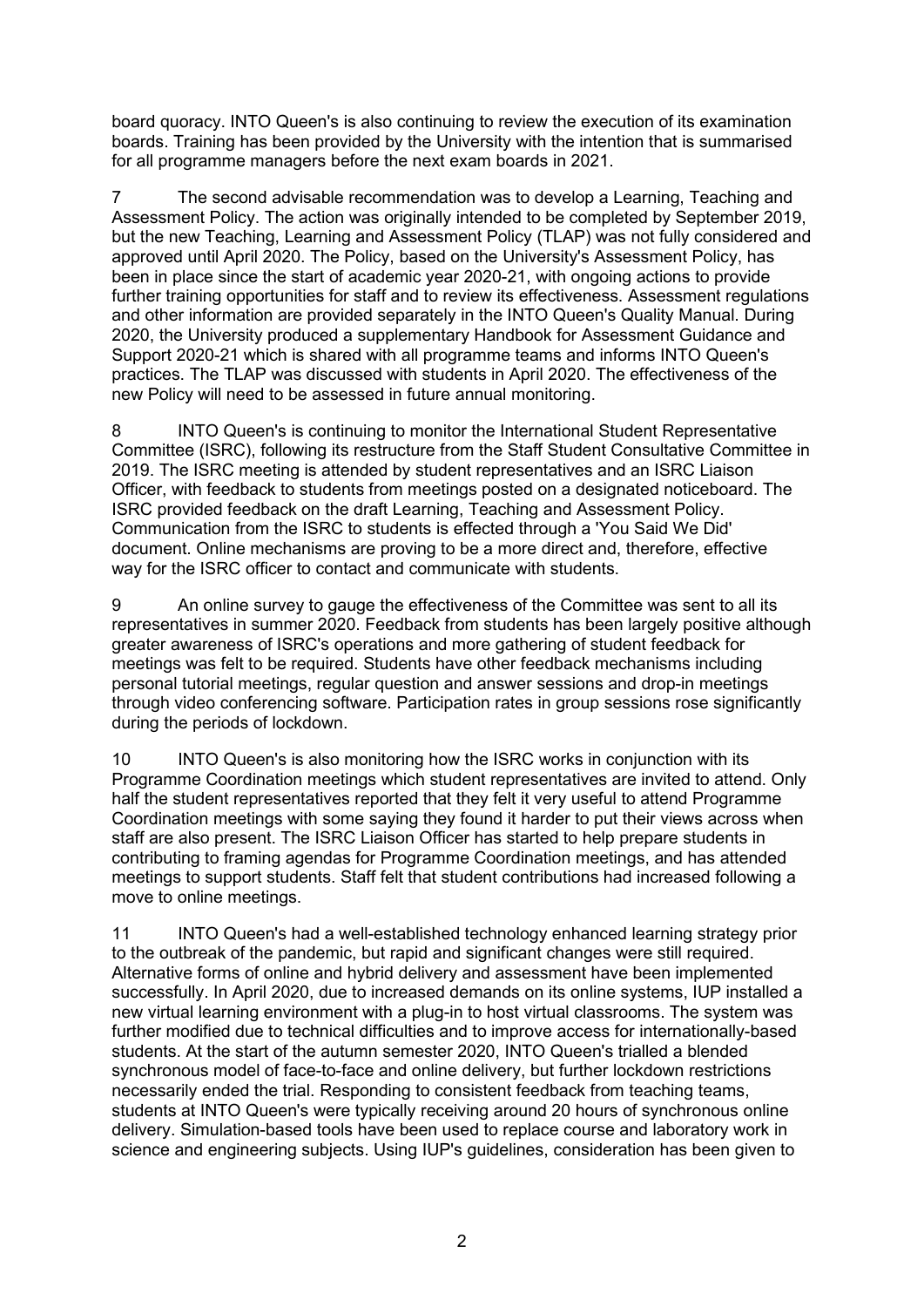the effects that a move to online delivery might have on students with Special Educational Needs and Special Learning Difficulties.

12 Online assessment was implemented in March 2020. At the start of the academic year 2020-21, all students were offered the opportunity to practise uploading a mock answer booklet to test for any technical issues. After the first online assessment period in March 2020, and in line with university requirements for the security of assessment, a significant number of online assessments were tightened from 24 hour to the original duration of plus one-hour assessments. Module impact statements were produced for all modules with any changes to assessment and impact on grading explored with external examiners. An increased number of academic misconduct meetings have been held following the introduction of online assessment.

13 A range of measures have been put in place to ensure that students are as well supported as possible during the national lockdowns. Pre March 2020, the majority of communications between students and staff took place during face-to-face sessions or through emails. While email remains the official means of communication, video conferencing systems and their chat and message functions, online question and answer sessions following institutional communication emails, and weekly personal tutorials have all been increased.

14 Deliberate steps have been taken to support students' mental health and wellbeing during the pandemic. It was recognised that students who were unable to return to their homes during periods of lockdown might feel lonely and isolated. A plan was devised to open the Centre for individual and small group meetings to take place by appointment, where permitted. Weekly check-ins are offered to help with wellbeing, and these were increased to twice-weekly during holiday periods. A virtual social programme was arranged during the Easter and Christmas breaks, and encouragement was given for students to join the University's online exercise classes. All full-time staff have been assigned a small number of students for whom they are responsible for checking in with, initially daily but reducing to bi-weekly. INTO Queen's continues to work with the University to provide information, materials and reassurance to students.

15 Staff at INTO Queen's have been well-supported, both in terms of training and resources, to manage the move to greater online delivery and assessment. Regular support to further the use of new technologies and approaches to online and blended learning has been provided. As well as regular seminars in connected learning, the University provides weekly opportunities for staff to share good practice and troubleshooting in online delivery. Staff have also accessed some of the QAA's COVID-19 support and guidance materials. Annual observations of teaching have continued, but online.

16 At the programme level, INTO Queen's undertakes monitoring for both taught postgraduate and undergraduate provision through the CAPE which includes the regular review of the Quality Code for Higher Education (the Quality Code) Core practices. Programmes, modules and assessments are all included within the scrutiny, as is feedback from internal and external stakeholders. At postgraduate level, recruitment, encouraging ambition for high attainment, language development and study skills were all identified in the CAPE as required actions for 2020. At undergraduate level, apart from English language and study skills, new module structures were identified as a required action. The CAPE reports also disseminate examples of good practice.

17 From the onset of the pandemic in March 2020, INTO Queen's has carefully monitored amendments to its delivery, assessment and support for students. More frequent and regular meetings now take place, within INTO Queen's itself, within Queen's University and with INTO IUP. These include a bi-weekly Major Incident Team Student Experience